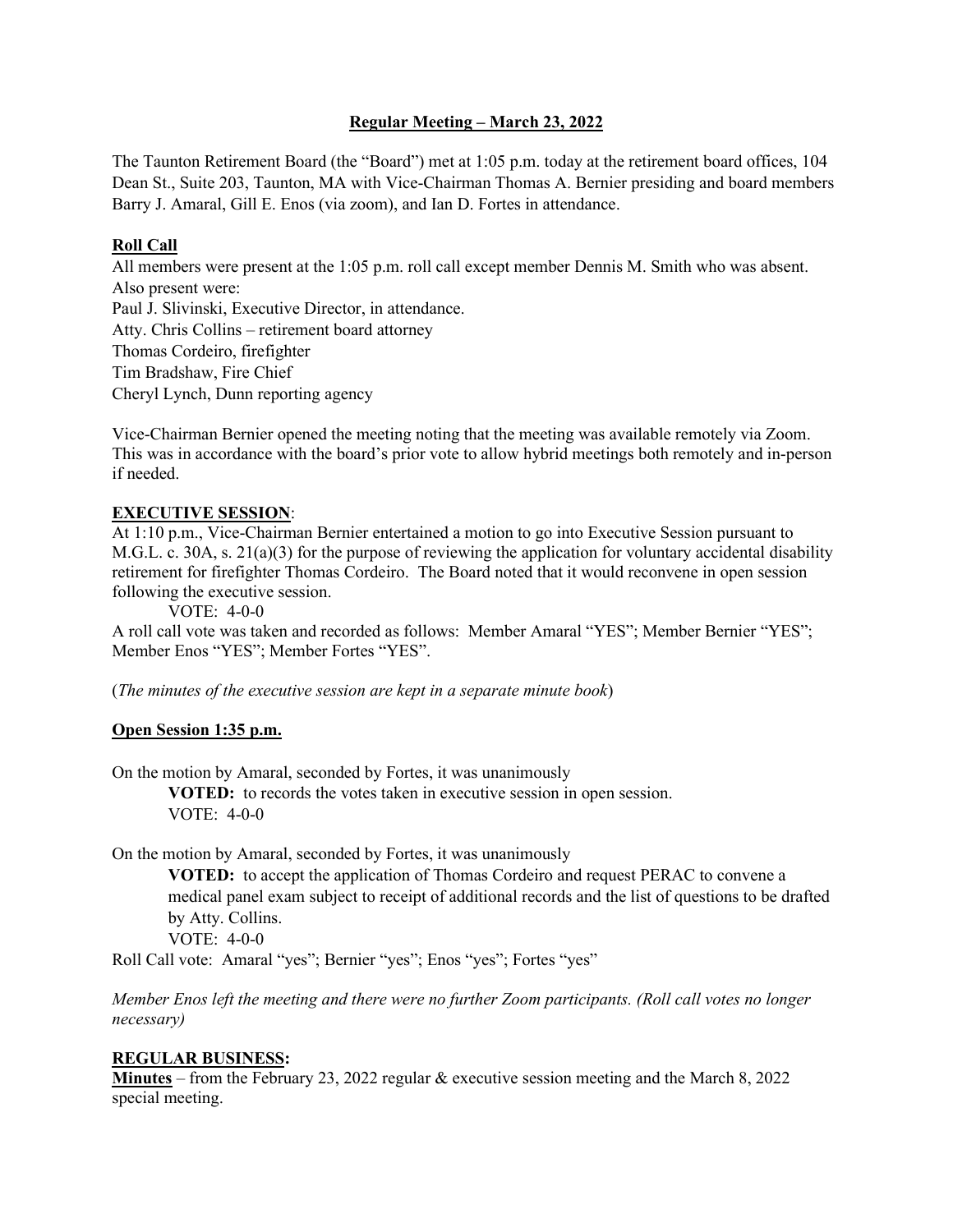On the motion by Amaral, seconded by Fortes, it was unanimously **VOTED:** to approve the minutes. VOTE: 3-0-0

**Warrants** – #20 thru #28 for 2022.

On the motion by Amaral, seconded by Fortes, it was unanimously **VOTED:** to approve the warrants. VOTE: 3-0-0

**New members** of the system to date:

- Annyssia Pereira, School, Group 1, 9+2%
- Lawrence Quintal, City Council, Group 1, 9+2%
- Leo Trottier, TMLP, Group  $4, 9+2\%$
- Marylew Closson, THA, Group 1, 9+2%
- Jennifer LaRose, School, Group 1, 9+2%
- Keara Allen, School, Group 1, 9+2%
- Danielle Trucchi, School, Group 1, 9+2%
- Melisa Hollenback, DPW, Group 1, 9+2%
- Laurie Keener, School, Group 1, 9+2%
- Maureen Punda, School, Group 1, 9+2%
- Edward McFarland, Building Dept., Group 1, 9+2%
- Robert Carroll, School, Group 1, 9+2%

On the motion by Amaral, seconded by Fortes, it was unanimously

**VOTED:** to approve the new members. VOTE: 3-0-0

**Refunds/transfers** subject to D.O.R. liens:

- Seth Spark, DPW, Refund
- Andrew Knorr, School, Refund
- William Higginbotham, School, Refund
- Curtis DaRosa, School, transfer to Bristol County
- Haleigh Savage, School, Refund

On the motion by Amaral, seconded by Fortes, it was unanimously

**VOTED:** to approve the refunds & transfers. VOTE: 3-0-0

#### **Retirement/survivorship** applications:

- Susan Rose, School, Superannuation, Group 1, 5/1/22
- Karen Cruz, THA, Superannuation, Group 1, 5/1/22
- Nancy Santos, School, Superannuation, Group 1, 6/24/22

On the motion by Amaral, seconded by Fortes, it was unanimously

**VOTED:** to approve the retirements and survivorships. VOTE: 3-0-0

#### **Deaths**

• Margaret Rogers, spouse of Joseph Rogers, DOD 2/23/22. Joseph chose Opt C, listed Margaret and will be popping up to Opt A.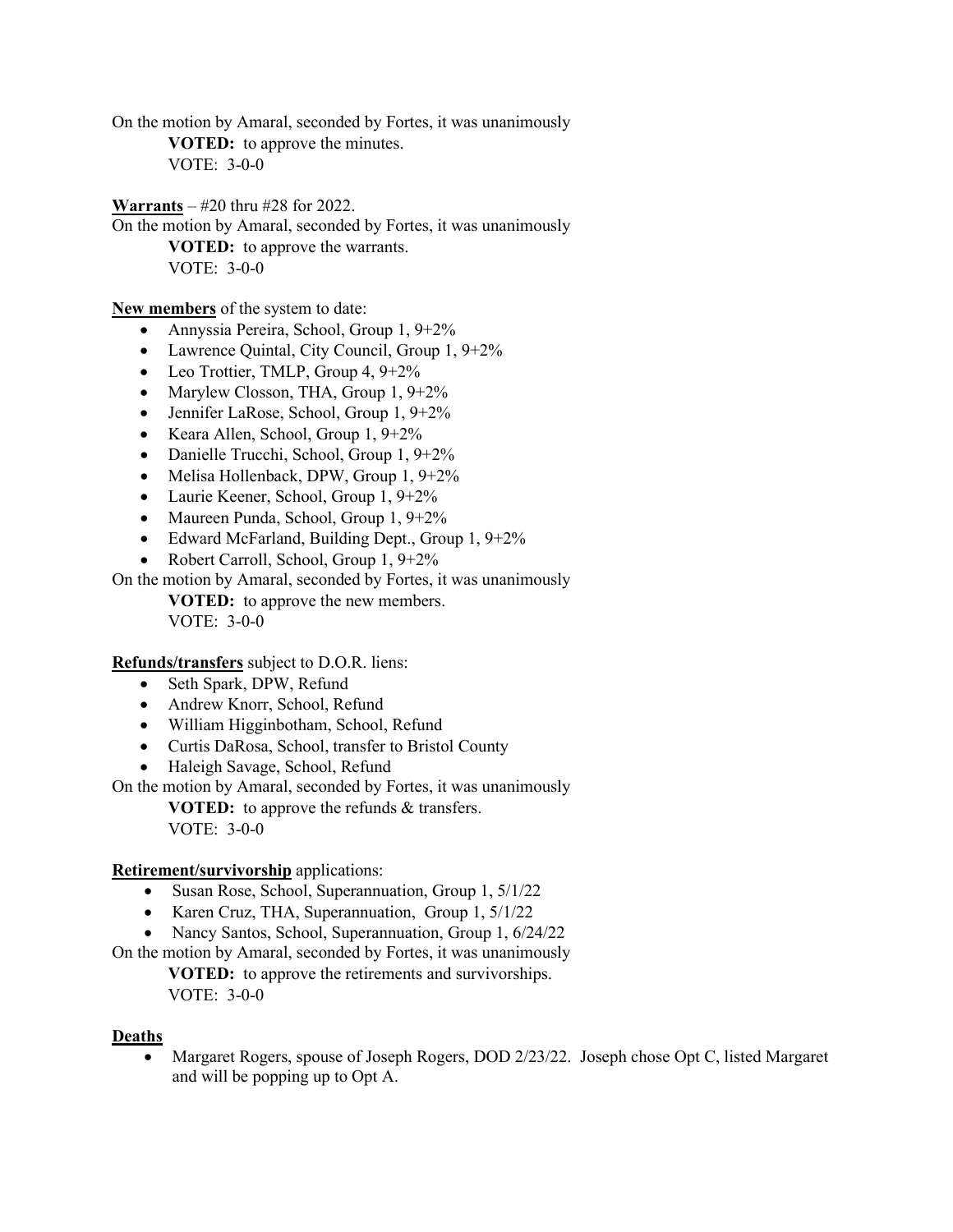• Dorothy Dudley, DOD:  $3/9/22$  Opt A and spouse of Dana Dudley who will be popping up to Opt A.

• Theresa Cruz, DOD 3/10/22 – Opt. C survivor of Bartholomew. No further benefits payable. On the motion by Amaral, seconded by Fortes, it was unanimously

**VOTED:** to acknowledge deaths and place on file. VOTE: 3-0-0

**Make-up/redeposits** and liability for creditable service:

• Leo Trottier, Veteran m/u, 4 years. On the motion by Amaral, seconded by Fortes, it was unanimously

**VOTED:** to the makeup's and redeposits. VOTE: 3-0-0

**PERAC** Memo's and correspondence:

• PERAC Memo #9/2022- Extension of Open Meeting Law Waivers

On the motion by Amaral, seconded by Fortes, it was unanimously **VOTED:** to receive and place on file.

VOTE: 3-0-0

**Investments** & accounting:

• Accounting reports for m/e 01/31/2022 – Trial Balance, Cash Receipts & Disbursements, and Journal Entries. Bristol County Savings Bank Checking account statement and reconciliation as of m/e 01/31/2022. After full review of all reports, the Board voted as follows:

On the motion by Amaral, seconded by Fortes, it was unanimously

**VOTED:** to approve accounting reports for m/e  $01/31/2022 -$  Trial Balance, Cash Receipts & Disbursements, and Journal Entries and the Bristol County Savings Bank Checking account statement and reconciliation as of 01/31/2022.

VOTE: 3-0-0

• Investment Purchases (\$13,629,954.53) and Sales \$13,629,954.53 for m/e  $01/31/2022$ .

On the motion by Amaral, seconded by Fortes, it was unanimously

**VOTED**: to approve the purchases & sales as of 01/31/2022. VOTE: 3-0-0

• FY2022 Pension appropriation \$4,547,160.50 from City of Taunton.

On the motion by Amaral, seconded by Fortes, it was unanimously

**VOTED**: to invest the appropriation in the money market account at People's bank for future cash needs.

VOTE: 3-0-0

# **Funding & Budget requests**:

• The Board reviewed budget expenditures and account balances thru  $m/e$  02/28/2022.

On the motion by Amaral, seconded by Fortes, it was unanimously

**VOTED:** to approve expenditures & balances and place on file. VOTE: 3-0-0

**Travel, Education** & Conferences:

• MACRS Spring Conference June 13-15, 2022 Hyannis, MA. On the motion by Amaral, seconded by Fortes, it was unanimously

**VOTED:** to authorize all board members and staff to attend. VOTE: 3-0-0